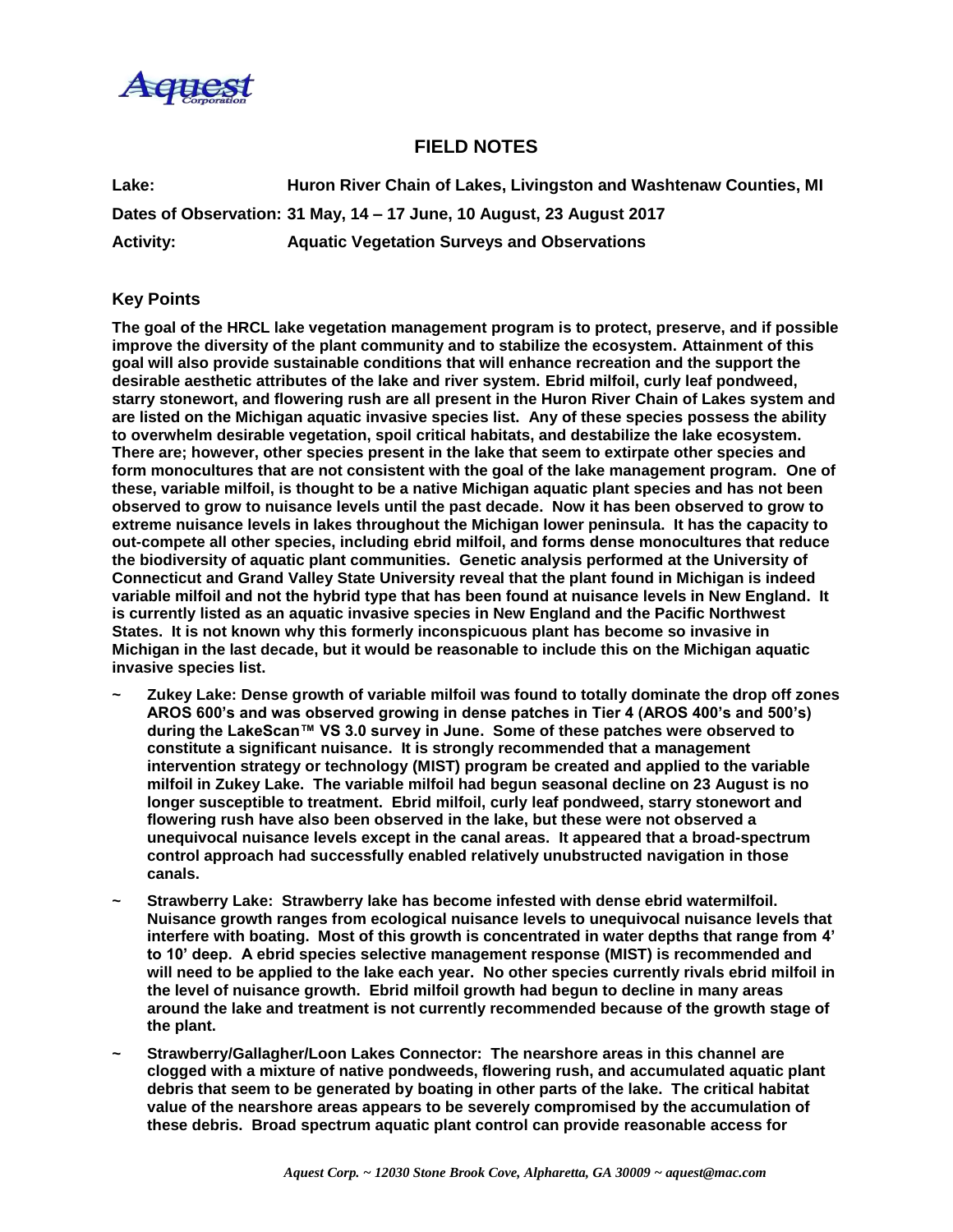**boaters and boat docks located along much of the shoreline of these conveyances. Declining plant growth is susceptible to aquatic herbicides so no treatment strategy is recommended at this time. A broad spectrum treatment approach is recommended for June each year and needs to be adjusted for the emergence of plants that begin growth in the later part of the spring or early summer.**

- **~ Gallagher Lake: Vast deep areas prevent weed growth from interfering with most of the recreational uses of Gallagher Lake. However, over 50% of the near shore observations sites were infested with ebrid watermilfoil, curly leaf pondweed, variable milfoil, sago pondweed or weedy broadleaf hybrid pondweed. Ebrid milfoil was by far the dominant weed in the lake. This infestation interferes with access to the lake and it also serves to suppress the potential biodiversity of the plant community in these critical nearshore areas. Ebrid milfoil has begun to decline in the HRCL and treatment is not recommended because positive outcomes are unlikely. Optimal treatment will occur in mid June.**
- **~ Gallagher Lake Island Canal: The Gallagher Lake Island Canal is occupied by a wide range of undesirable and undesirable plants. Boat traffic seems to the principal mechanism to reduce nuisance conditions in the canal. There is a large number of boats along the edges of the canal and these will complicate any treatment done to this canal. Control is recommended to prevent the accumulation of substantial amounts of plant biomass along these shorelines.**
- **~ Loon Lake: Most of Loon Lake is shallow weed growth produces a greater impediment to navigation and swimming in all near-shore areas. Near-shore areas were infested with ebrid milfoil, variable milfoil, curly leaf pondweed and starry stonewort. Despite the presence of these highly invasive species, there were still a good number of desirable species present in this lake. Selective management is critical for this system. It was under independent contract in 2017 and treatment appeared to be reasonably successful. No treatment can be recommended at this time because of the growth stage of the plants. However, mid June treatment will be required each year to support positive conditions in the lake.**
- **~ Whitewood Lake: Whitewood Lake is characterized by vast areas of undeveloped shoreline. Unlike the other lakes, it was dominated by the exotic, invasive plant, curly leaf pondweed. Nuisance conditions were observed at over 40% of all AROS. Milfoil species were also present at nuisance levels. Plant growth was in decline and not particularly susceptible to treatment at this time. Mid-June treatment will be required each year to selectively manage and suppress nearshore invasive species production. MDEQ permit conditions will limit treatment to inhabited shoreline areas.**
- **~ Tamarack Lake: The plant community in Tamarack Lake has been completely overwhelmed by the exotic invasive alga species, starry stonewort. Starry stonewort growth us always unpredictable. It blooms and crashes for a variety of complex reasons, but the end result is that it is nearly impossible to predict when it will either grow rapidly upward (bloom) or decline or die off (crash). Either event is very significant from an ecological perspective and have negative implications for recreation. Starry stonewort was a very significant nuisance in the early summer but growth seemed to have stalled in early August. On 23 August it had receded from the near shore areas of the lake and had been replaced by the nuisance production of ebrid milfoil and a mixture of native pondweeds. Treatment was recommended and conducted on 15 August. Ebrid milfoil and all but a broad leaf pondweed had collapsed by 23 August along the shoreline and the treatment was considered to be successful. Starry stonewort was also treated in a few areas in the lake on 15 August. Starry stonewort was not observed to be active in most of the lake on 23 August and it is not known if it will finally crash and collapse or if it will begin exponential growth when the water begins to cool. Residents of this lake must monitor conditions because starry stonewort could easily grow from it's current position in the water column to the water surface in a matter of days. The County must be alerted if resurgent growth is observed in Tamarack Lake.**
- **~ The Tamarack Lake Canal or Connector was managed under an agreement with an independent contractor that was established before the HRCL special assessment district had been established. This area of the system appeared to have been effectively managed and nuisance conditions were not generally obvious during the summer.**